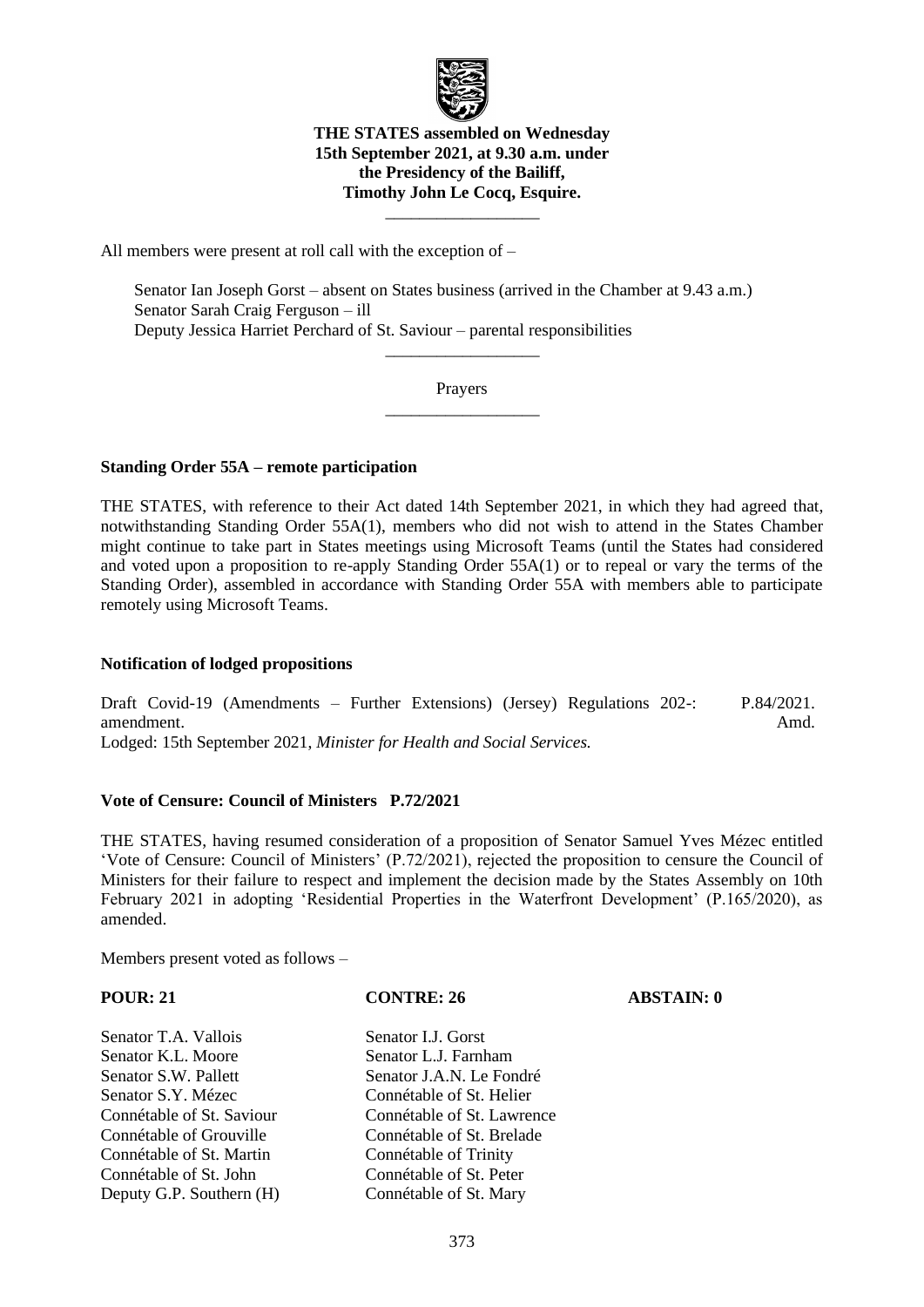- Deputy M. Tadier (B) Connétable of St. Ouen<br>Deputy of St. Martin Connétable of St. Cleme Deputy L.M.C. Doublet  $(S)$ Deputy of St. Mary Deputy of Grouville Deputy K.F. Morel (L) Deputy K.C. Lewis (S) Deputy of St. John Deputy M.R. Higgins (H)<br>Deputy M.R. Le Hegarat (H) Deputy J.M. Maçon (S) Deputy M.R. Le Hegarat (H) Deputy J.M. Maçon (Spendix S.M. Ahier (H) Deputy S.J. Pinel (C) Deputy S.M. Ahier (H) Deputy S.J. Pinel (C<br>Deputy R.J. Ward (H) Deputy of St. Ouen Deputy R.J. Ward  $(H)$ Deputy C.S. Alves (H) Deputy R. Labey (H) Deputy I. Gardiner (H) Deputy G.J. Truscott (B)
- Connétable of St. Clement<br>Deputy J.A. Martin (H) Deputy K.G. Pamplin (S) Deputy S.M. Wickenden (H) Deputy J.H. Young (B) Deputy L.B.E. Ash (C) Deputy G.C.U. Guida (L) Deputy of St. Peter Deputy of Trinity

### **Draft Civil Aviation (Amendment) (Jersey) Law 202- P.64/2021**

THE STATES commenced consideration of the Draft Civil Aviation (Amendment) (Jersey) Law 202 and adopted the principles.

Members present voted as follows –

### **POUR: 43 CONTRE: 0 ABSTAIN: 0**

Senator L.J. Farnham Senator J.A.N. Le Fondré Senator T.A. Vallois Senator K.L. Moore Senator S.W. Pallett Senator S.Y. Mézec Connétable of St. Helier Connétable of St. Lawrence Connétable of St. Saviour Connétable of St. Brelade Connétable of Grouville Connétable of St. Peter Connétable of St. Mary Connétable of St. Ouen Connétable of St. Martin Connétable of St. John Connétable of St. Clement Deputy J.A. Martin (H) Deputy G.P. Southern (H) Deputy of Grouville Deputy M. Tadier (B) Deputy M.R. Higgins (H) Deputy J.M. Maçon (S) Deputy S.J. Pinel (C) Deputy of St. Martin Deputy of St. Ouen Deputy L.M.C. Doublet (S) Deputy R. Labey (H)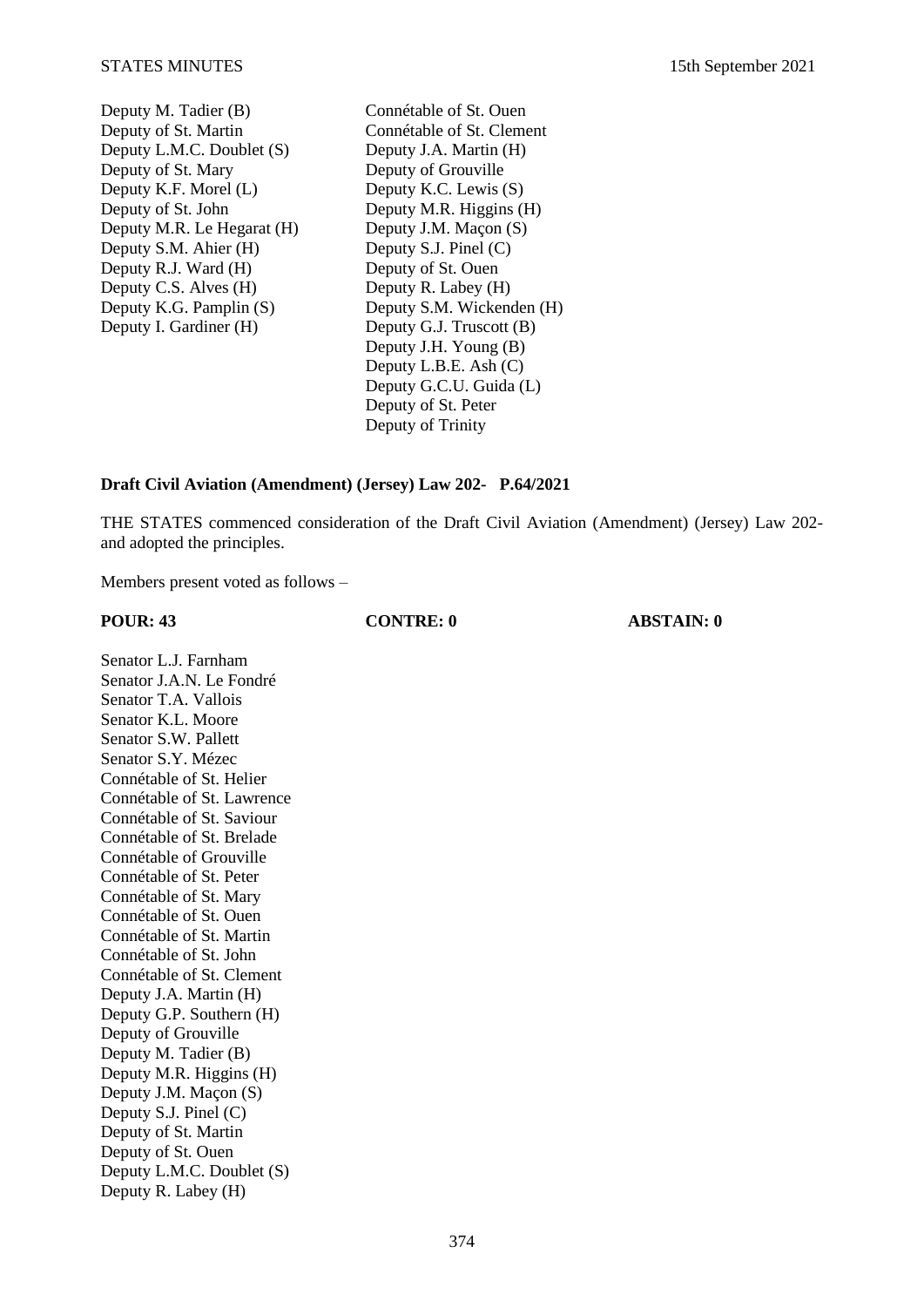Deputy of St. Mary Deputy G.J. Truscott (B) Deputy J.H. Young (B) Deputy L.B.E. Ash (C) Deputy K.F. Morel (L) Deputy G.C.U. Guida (L) Deputy of St. Peter Deputy of Trinity Deputy of St. John Deputy M.R. Le Hegarat (H) Deputy S.M. Ahier (H) Deputy R.J. Ward (H) Deputy C.S. Alves (H) Deputy K.G. Pamplin (S) Deputy I. Gardiner (H)

THE STATES, having been informed that the relevant scrutiny panel had indicated that it did not wish to scrutinise the draft legislation, adopted Articles 1 to 5.

Members present voted as follows –

**POUR: 44 CONTRE: 1 ABSTAIN: 0**

Senator L.J. Farnham Senator S.C Ferguson Senator J.A.N. Le Fondré Senator T.A. Vallois Senator K.L. Moore Senator S.W. Pallett Senator S.Y. Mézec Connétable of St. Helier Connétable of St. Lawrence Connétable of St. Saviour Connétable of St. Brelade Connétable of Grouville Connétable of St. Peter Connétable of St. Mary Connétable of St. Ouen Connétable of St. Martin Connétable of St. John Connétable of St. Clement Deputy J.A. Martin (H) Deputy G.P. Southern (H) Deputy of Grouville Deputy K.C. Lewis (S) Deputy M. Tadier (B) Deputy M.R. Higgins (H) Deputy J.M. Maçon (S) Deputy S.J. Pinel (C) Deputy of St. Martin Deputy of St. Ouen Deputy L.M.C. Doublet (S) Deputy R. Labey (H) Deputy S.M. Wickenden (H) Deputy of St. Mary Deputy G.J. Truscott (B) Deputy J.H. Young (B)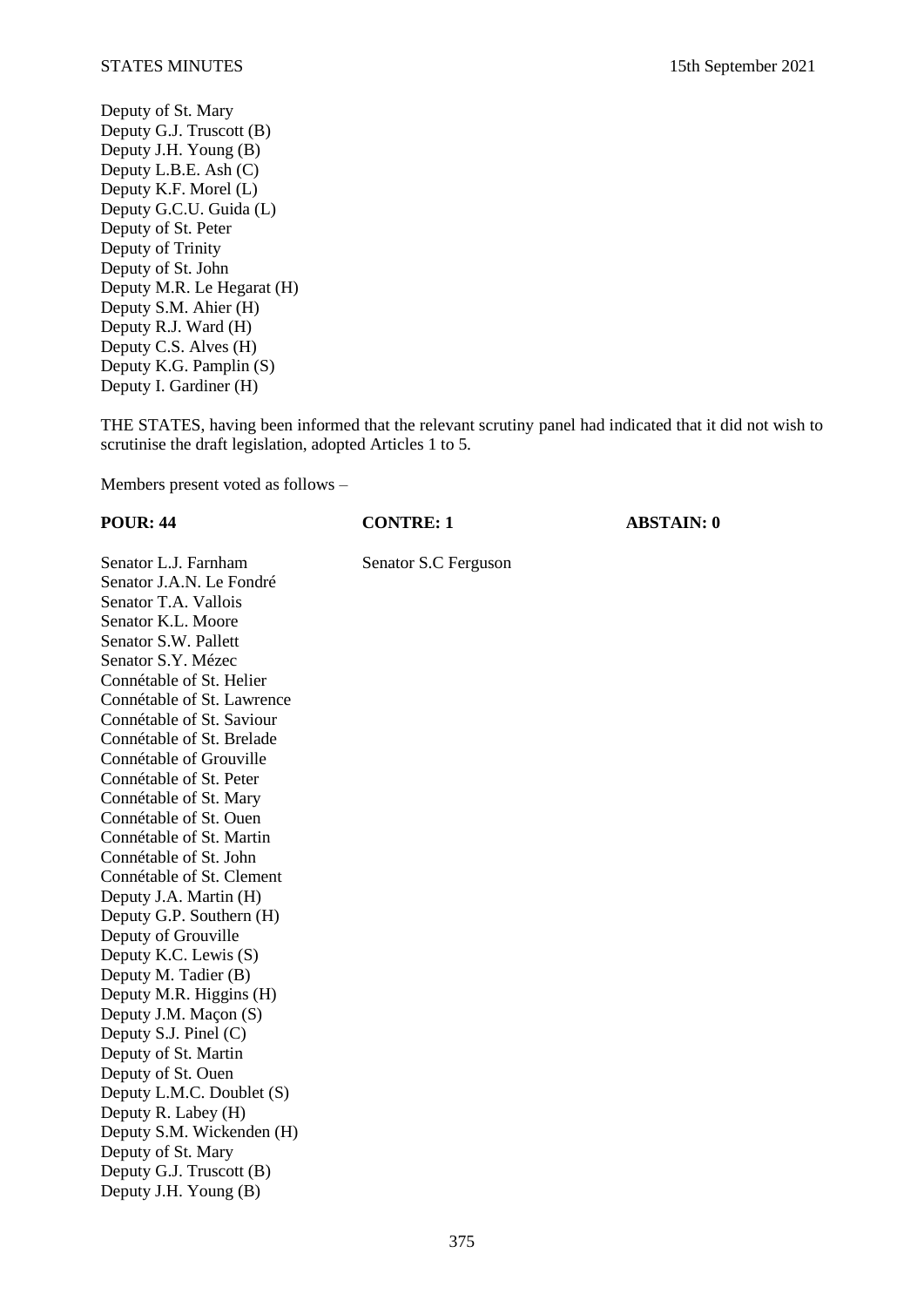Deputy L.B.E. Ash (C) Deputy K.F. Morel (L) Deputy G.C.U. Guida (L) Deputy of Trinity Deputy of St. John Deputy M.R. Le Hegarat (H) Deputy S.M. Ahier (H) Deputy R.J. Ward (H) Deputy C.S. Alves (H) Deputy K.G. Pamplin (S) Deputy I. Gardiner (H)

THE STATES, subject to the sanction of Her Most Excellent Majesty in Council, adopted a Law entitled the Civil Aviation (Amendment) (Jersey) Law 202-.

Members present voted as follows –

**POUR: 44 CONTRE: 0 ABSTAIN: 0**

Senator L.J. Farnham Senator J.A.N. Le Fondré Senator T.A. Vallois Senator K.L. Moore Senator S.W. Pallett Senator S.Y. Mézec Connétable of St. Helier Connétable of St. Lawrence Connétable of St. Saviour Connétable of St. Brelade Connétable of Grouville Connétable of St. Peter Connétable of St. Mary Connétable of St. Ouen Connétable of St. Martin Connétable of St. John Connétable of St. Clement Deputy J.A. Martin (H) Deputy G.P. Southern (H) Deputy of Grouville Deputy K.C. Lewis (S) Deputy M. Tadier (B) Deputy M.R. Higgins (H) Deputy J.M. Maçon (S) Deputy S.J. Pinel (C) Deputy of St. Martin Deputy of St. Ouen Deputy L.M.C. Doublet (S) Deputy R. Labey (H) Deputy S.M. Wickenden (H) Deputy of St. Mary Deputy G.J. Truscott (B) Deputy J.H. Young (B) Deputy K.F. Morel (L) Deputy G.C.U. Guida (L) Deputy of St. Peter Deputy of Trinity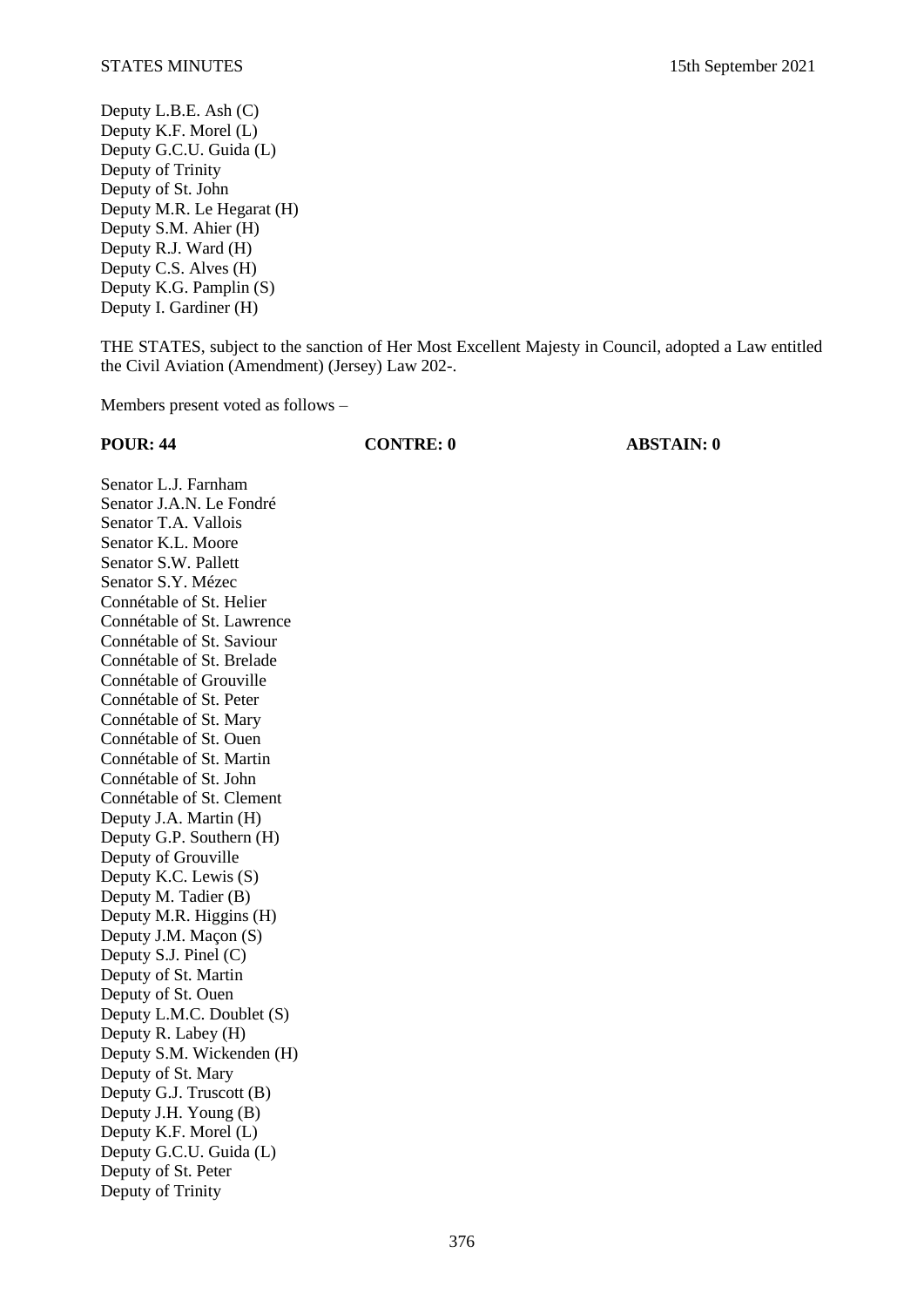Deputy of St. John Deputy M.R. Le Hegarat (H) Deputy S.M. Ahier (H) Deputy R.J. Ward (H) Deputy C.S. Alves (H) Deputy K.G. Pamplin (S) Deputy I. Gardiner (H)

### **Chief Executive Officer – Recruitment Process P.73/2021**

THE STATES noted that, in accordance with Standing Order 34(1), Deputy Kirsten Francis Morel of St. Lawrence had informed the Greffier of the States that his proposition entitled 'Chief Executive Officer – Recruitment Process' (P.73/2021) had been withdrawn.

### **States Meetings: Move to a three-week cycle P.74/2021**

THE STATES, adopting a proposition of the Privileges and Procedures Committee entitled 'States Meetings: Move to a three-week cycle' (P.74/2021), referred to their Act of 25th September 2020, which had authorised the trial of a 3-weekly sitting cycle of the States during 2021, and agreed that meetings of the Assembly should in future follow a 3-weekly cycle, with meetings in 2022 to be held in accordance with the schedule of dates contained in Appendix A of the proposition.

Members present voted as follows –

## **POUR: 24 CONTRE: 20 ABSTAIN: 1**

Senator L.J. Farnham Senator I.J. Gorst Connétable of St. Clement

| Senator J.A.N. Le Fondré   |
|----------------------------|
| Connétable of St. Helier   |
| Connétable of St. Lawrence |
| Connétable of Trinity      |
| Connétable of St. Peter    |
| Connétable of St. Mary     |
| Deputy J.A. Martin (H)     |
| Deputy of Grouville        |
| Deputy K.C. Lewis (S)      |
| Deputy J.M. Maçon (S)      |
| Deputy of St. Martin       |
| Deputy of St. Ouen         |
| Deputy L.M.C. Doublet (S)  |
| Deputy R. Labey (H)        |
| Deputy S.M. Wickenden (H)  |
| Deputy of St. Mary         |
| Deputy G.J. Truscott (B)   |
| Deputy J.H. Young (B)      |
| Deputy G.C.U. Guida (L)    |
| Deputy of St. Peter        |
| Deputy of Trinity          |
| Deputy of St. John         |
| Deputy I. Gardiner (H)     |
|                            |

Senator T.A. Vallois Senator K.L. Moore Senator S.W. Pallett Senator S.Y. Mézec Connétable of St. Brelade Connétable of Grouville Connétable of St. Martin Connétable of St. John Deputy G.P. Southern (H) Deputy M. Tadier (B) Deputy M.R. Higgins  $(H)$ Deputy S.J. Pinel  $(C)$ Deputy L.B.E. Ash  $(C)$ Deputy K.F. Morel  $(L)$ Deputy M.R. Le Hegarat (H) Deputy S.M. Ahier (H) Deputy R.J. Ward  $(H)$ Deputy C.S. Alves (H) Deputy K.G. Pamplin  $(S)$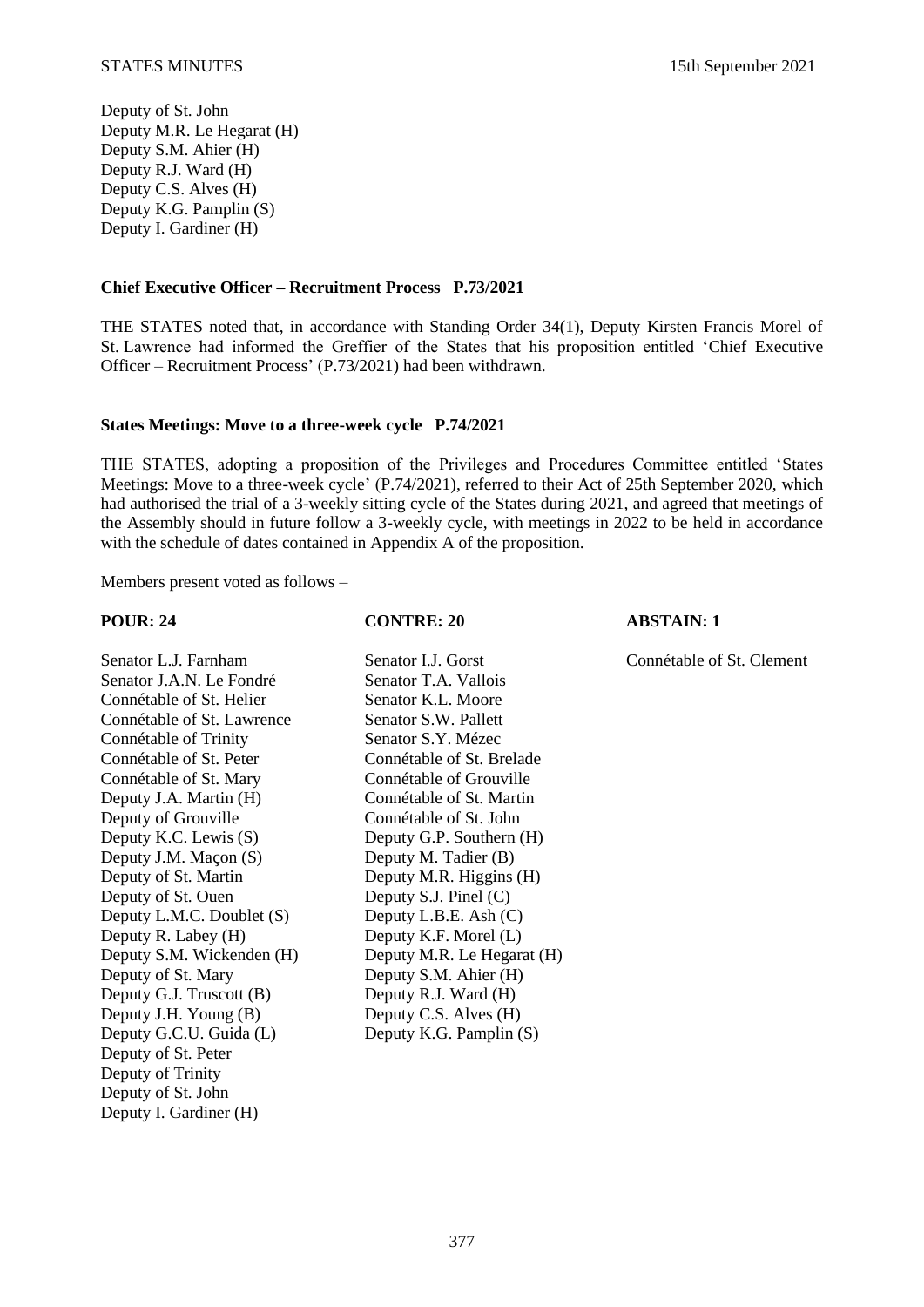## **Draft Finance (2020 Budget) (Jersey) Law 2020 (Appointed Day) Act 202- P.75/2021**

THE STATES made an Act entitled the Finance (2020 Budget) (Jersey) Law 2020 (Appointed Day) Act 2021 under Article 36(3) of the Finance (2020 Budget) (Jersey) Law 2020.

Members present voted as follows –

**POUR: 44 CONTRE: 0 ABSTAIN: 0**

Senator I.J. Gorst Senator L.J. Farnham Senator J.A.N. Le Fondré Senator T.A. Vallois Senator K.L. Moore Senator S.W. Pallett Senator S.Y. Mézec Connétable of St. Helier Connétable of St. Lawrence Connétable of St. Brelade Connétable of Grouville Connétable of Trinity Connétable of St. Peter Connétable of St. Mary Connétable of St. Ouen Connétable of St. Martin Connétable of St. John Connétable of St. Clement Deputy J.A. Martin (H) Deputy of Grouville Deputy M. Tadier (B) Deputy M.R. Higgins (H) Deputy J.M. Maçon (S) Deputy S.J. Pinel (C) Deputy of St. Martin Deputy of St. Ouen Deputy L.M.C. Doublet (S) Deputy R. Labey (H) Deputy S.M. Wickenden (H) Deputy of St. Mary Deputy G.J. Truscott (B) Deputy J.H. Young (B) Deputy L.B.E. Ash (C) Deputy K.F. Morel (L) Deputy G.C.U. Guida (L) Deputy of St. Peter Deputy of Trinity Deputy of St. John Deputy M.R. Le Hegarat (H) Deputy S.M. Ahier (H) Deputy R.J. Ward (H) Deputy C.S. Alves (H) Deputy K.G. Pamplin (S) Deputy I. Gardiner (H)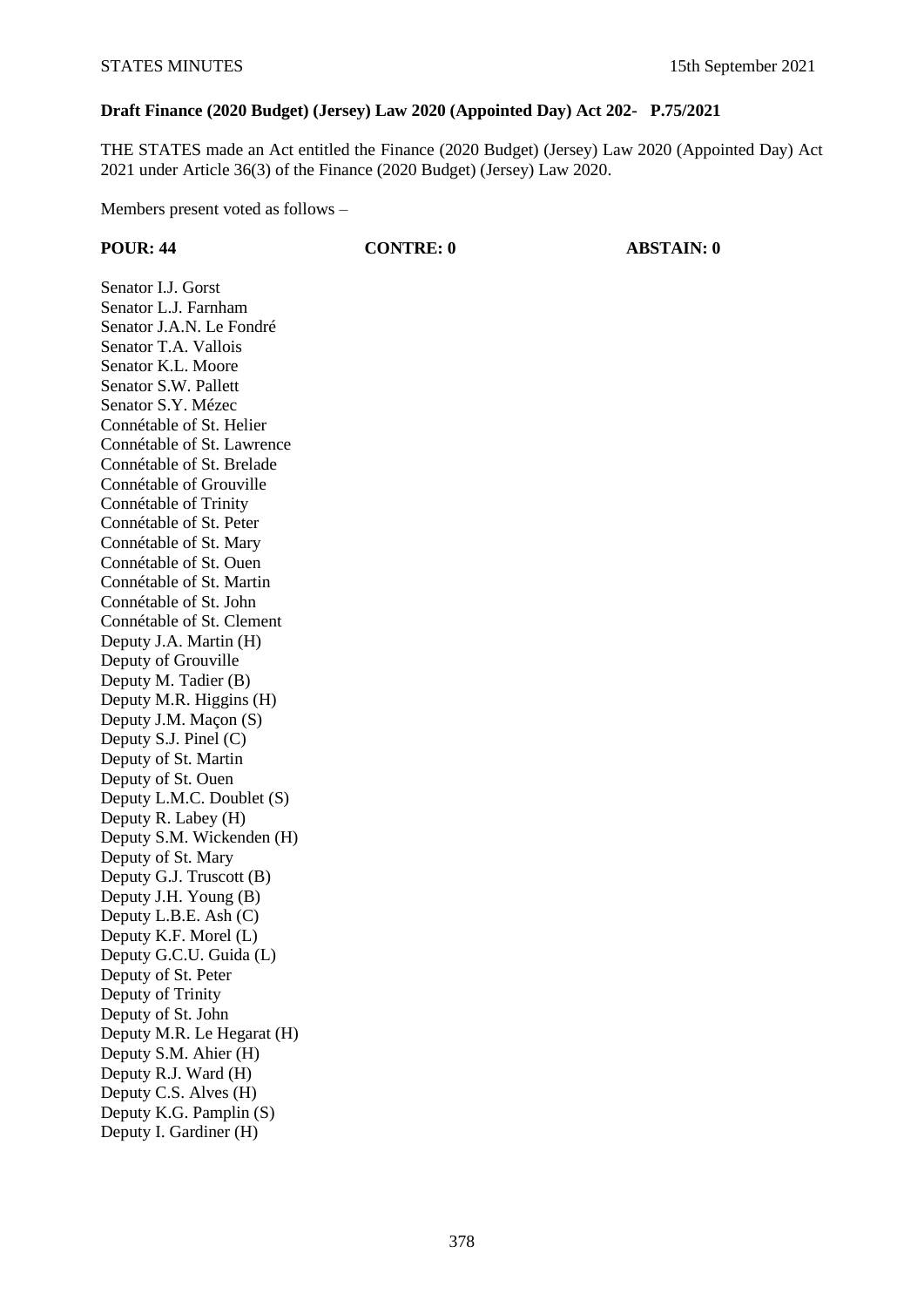## **Draft States of Jersey (Amendment No. 10) Law 202- P.77/2021**

THE STATES commenced consideration of the Draft States of Jersey (Amendment No. 10) Law 202 and adopted the principles.

Members present voted as follows –

**POUR: 44 CONTRE: 0 ABSTAIN: 0**

Senator I.J. Gorst Senator L.J. Farnham Senator J.A.N. Le Fondré Senator T.A. Vallois Senator K.L. Moore Senator S.W. Pallett Senator S.Y. Mézec Connétable of St. Helier Connétable of St. Lawrence Connétable of St. Brelade Connétable of Grouville Connétable of Trinity Connétable of St. Peter Connétable of St. Mary Connétable of St. Ouen Connétable of St. Martin Connétable of St. John Connétable of St. Clement Deputy J.A. Martin (H) Deputy K.C. Lewis (S) Deputy M. Tadier (B) Deputy M.R. Higgins (H) Deputy J.M. Maçon (S) Deputy S.J. Pinel (C) Deputy of St. Martin Deputy of St. Ouen Deputy L.M.C. Doublet (S) Deputy R. Labey (H) Deputy S.M. Wickenden (H) Deputy of St. Mary Deputy G.J. Truscott (B) Deputy J.H. Young (B) Deputy L.B.E. Ash (C) Deputy K.F. Morel (L) Deputy G.C.U. Guida (L) Deputy of St. Peter Deputy of Trinity Deputy of St. John Deputy M.R. Le Hegarat (H) Deputy S.M. Ahier (H) Deputy R.J. Ward (H) Deputy C.S. Alves (H) Deputy K.G. Pamplin (S) Deputy I. Gardiner (H)

THE STATES, having been informed that the relevant scrutiny panel had indicated that it did not wish to scrutinise the draft legislation, adopted Articles 1 and 2.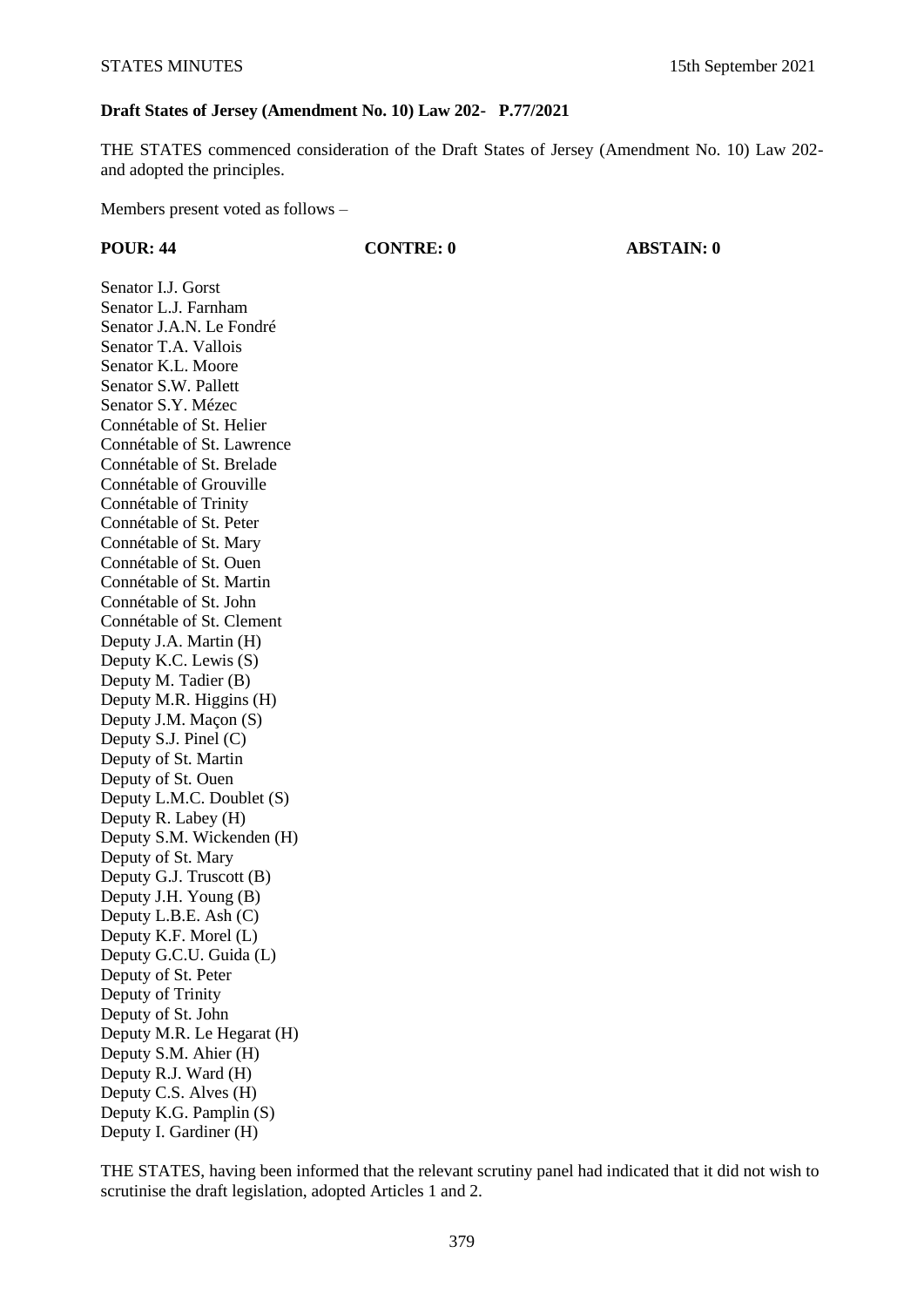THE STATES, subject to the sanction of Her Most Excellent Majesty in Council, adopted a Law entitled the States of Jersey (Amendment No. 10) Law 202-.

Members present voted as follows –

# **POUR: 44 CONTRE: 0 ABSTAIN: 0** Senator I.J. Gorst Senator L.J. Farnham Senator S.C Ferguson Senator J.A.N. Le Fondré Senator K.L. Moore Senator S.W. Pallett Senator S.Y. Mézec Connétable of St. Helier Connétable of St. Lawrence Connétable of St. Saviour Connétable of Grouville

Connétable of Trinity Connétable of St. Peter Connétable of St. Mary Connétable of St. Ouen Connétable of St. Martin Connétable of St. John Connétable of St. Clement Deputy J.A. Martin (H) Deputy of Grouville Deputy K.C. Lewis (S) Deputy M. Tadier (B) Deputy M.R. Higgins (H) Deputy J.M. Maçon (S) Deputy S.J. Pinel (C) Deputy of St. Martin Deputy of St. Ouen Deputy L.M.C. Doublet (S) Deputy R. Labey (H) Deputy S.M. Wickenden (H) Deputy of St. Mary Deputy G.J. Truscott (B) Deputy L.B.E. Ash (C) Deputy K.F. Morel (L) Deputy G.C.U. Guida (L) Deputy of St. Peter Deputy of Trinity Deputy of St. John Deputy M.R. Le Hegarat (H) Deputy S.M. Ahier (H) Deputy R.J. Ward (H) Deputy C.S. Alves (H) Deputy K.G. Pamplin (S) Deputy I. Gardiner (H)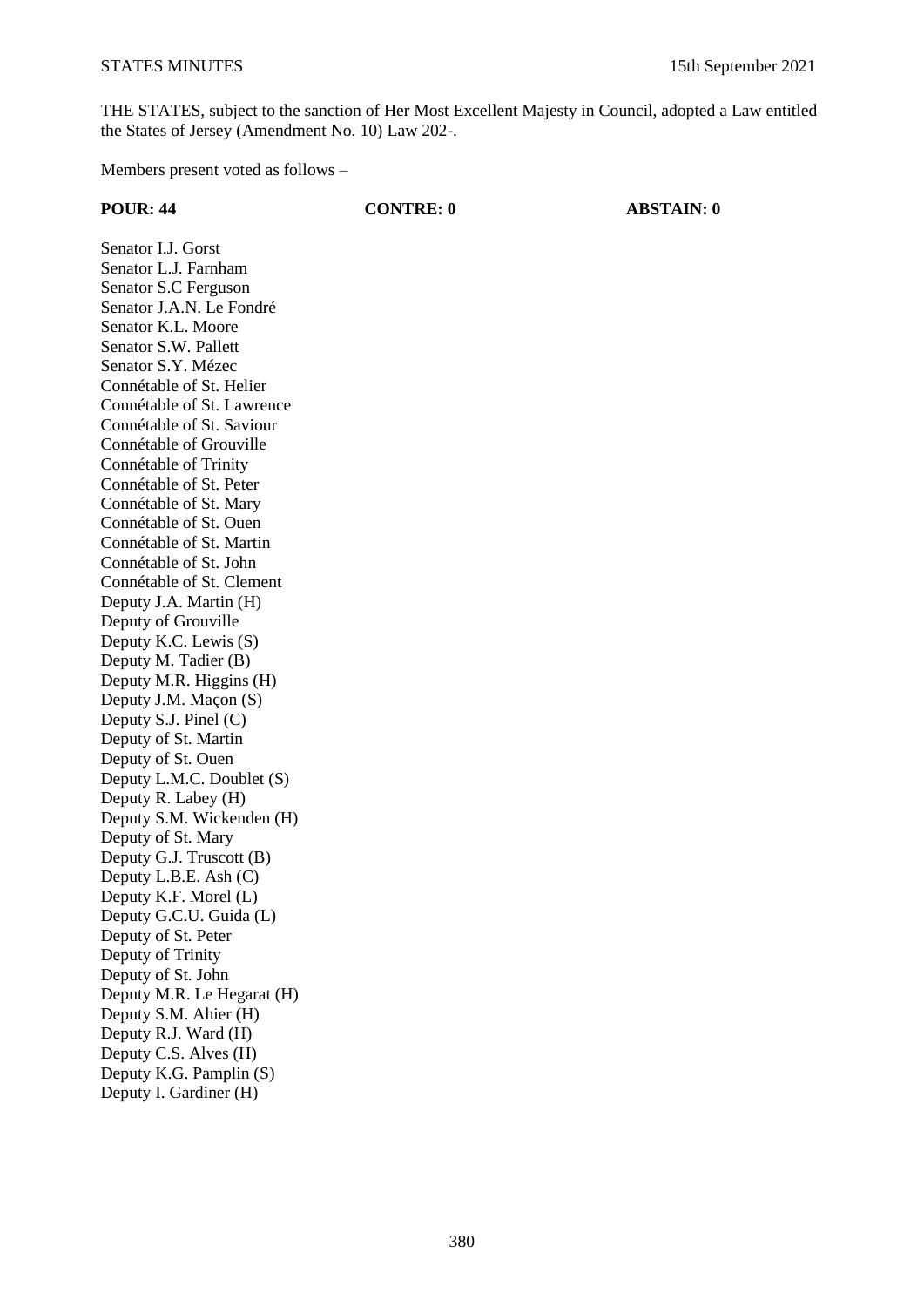## **Draft Income Tax (Amendment – Stage 1 of Independent Taxation) (Jersey) Law 202- P.78/2021**

THE STATES commenced consideration of the Draft Income Tax (Amendment – Stage 1 of Independent Taxation) (Jersey) Law 202- and adopted the principles.

Members present voted as follows –

**POUR: 39 CONTRE: 4 ABSTAIN: 1**

Senator I.J. Gorst Senator K.L. Moore Connétable of St. Lawrence

Senator L.J. Farnham Senator S.W. Pallett Senator S.C Ferguson Connétable of Grouville Senator J.A.N. Le Fondré Deputy of St. John Senator T.A. Vallois Senator S.Y. Mézec Connétable of St. Helier Connétable of St. Saviour Connétable of Trinity Connétable of St. Mary Connétable of St. Ouen Connétable of St. Martin Connétable of St. John Connétable of St. Clement Deputy J.A. Martin (H) Deputy G.P. Southern (H) Deputy of Grouville Deputy K.C. Lewis (S) Deputy M. Tadier (B) Deputy M.R. Higgins (H) Deputy J.M. Maçon (S) Deputy S.J. Pinel (C) Deputy of St. Ouen Deputy L.M.C. Doublet (S) Deputy R. Labey (H) Deputy of St. Mary Deputy G.J. Truscott (B) Deputy J.H. Young (B) Deputy L.B.E. Ash (C) Deputy K.F. Morel (L) Deputy G.C.U. Guida (L) Deputy of St. Peter Deputy of Trinity Deputy M.R. Le Hegarat (H) Deputy S.M. Ahier (H) Deputy R.J. Ward (H) Deputy C.S. Alves (H) Deputy K.G. Pamplin (S) Deputy I. Gardiner (H)

THE STATES, having been informed that the relevant scrutiny panel had indicated that it did not wish to scrutinise the draft legislation, adopted Articles 1 to 16.

Members present voted as follows –

**POUR: 41 CONTRE: 3 ABSTAIN: 0**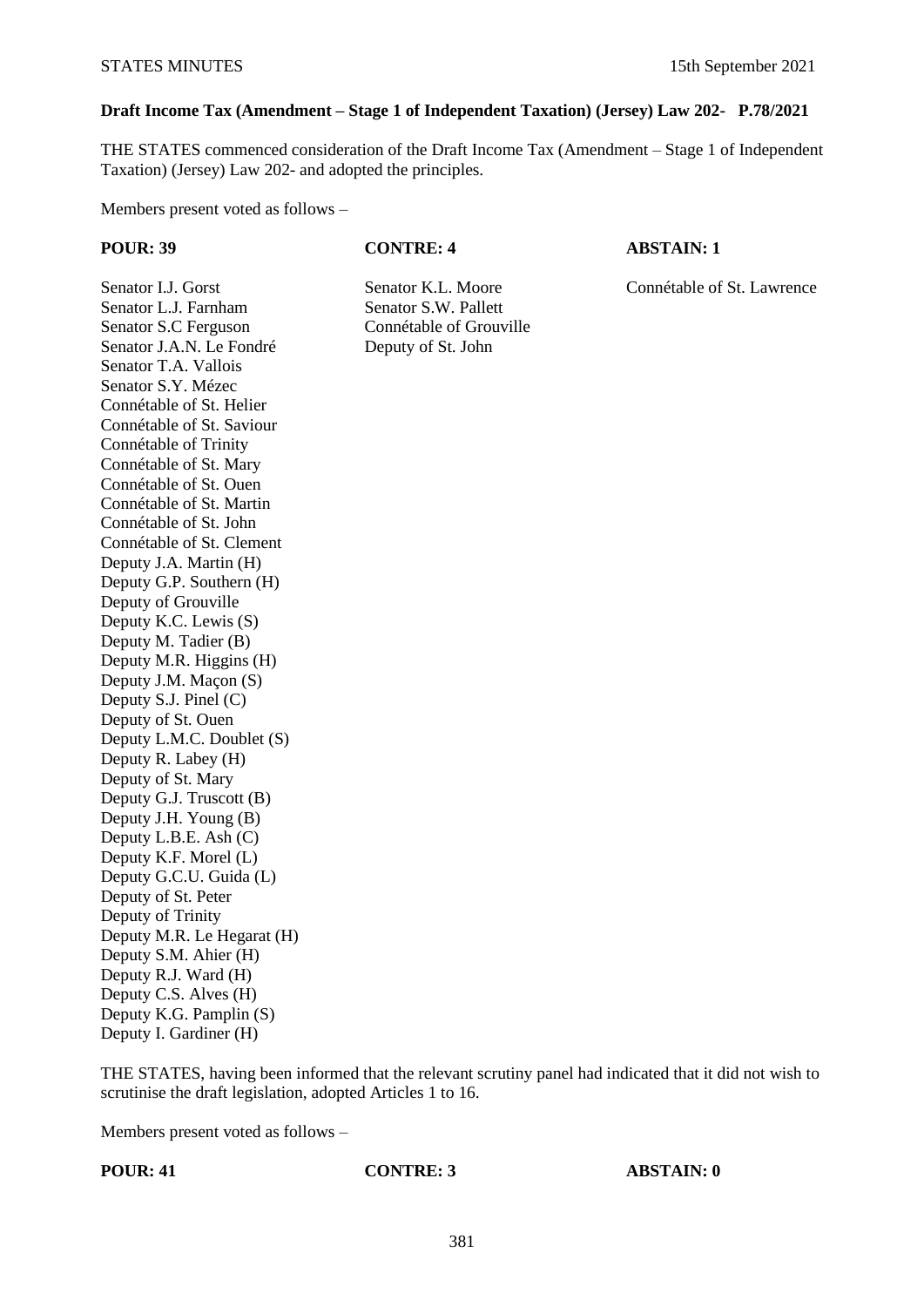Senator I.J. Gorst<br>
Senator K.L. Moore<br>
Senator S.W. Pallett Senator L.J. Farnham Senator S.W. Pallett<br>Senator J.A.N. Le Fondré Connétable of St. John Senator J.A.N. Le Fondré Senator T.A. Vallois Senator S.Y. Mézec Connétable of St. Helier Connétable of St. Lawrence Connétable of St. Saviour Connétable of Grouville Connétable of Trinity Connétable of St. Peter Connétable of St. Mary Connétable of St. Ouen Connétable of St. Martin Connétable of St. Clement Deputy J.A. Martin (H) Deputy of Grouville Deputy K.C. Lewis (S) Deputy M. Tadier (B) Deputy M.R. Higgins (H) Deputy J.M. Maçon (S) Deputy S.J. Pinel (C) Deputy of St. Ouen Deputy L.M.C. Doublet (S) Deputy R. Labey (H) Deputy S.M. Wickenden (H) Deputy of St. Mary Deputy G.J. Truscott (B) Deputy J.H. Young (B) Deputy L.B.E. Ash (C) Deputy K.F. Morel (L) Deputy G.C.U. Guida (L) Deputy of St. Peter Deputy of Trinity Deputy of St. John Deputy M.R. Le Hegarat (H) Deputy S.M. Ahier (H) Deputy R.J. Ward (H) Deputy C.S. Alves (H) Deputy K.G. Pamplin (S) Deputy I. Gardiner (H)

THE STATES, subject to the sanction of Her Most Excellent Majesty in Council, adopted a Law entitled the Income Tax (Amendment – Stage 1 of Independent Taxation) (Jersey) Law 202-.

Members present voted as follows –

### **POUR: 41 CONTRE: 2 ABSTAIN: 0**

Senator I.J. Gorst Senator K.L. Moore Senator L.J. Farnham Senator S.W. Pallett Senator S.C Ferguson Senator J.A.N. Le Fondré Senator T.A. Vallois Senator S.Y. Mézec Connétable of St. Helier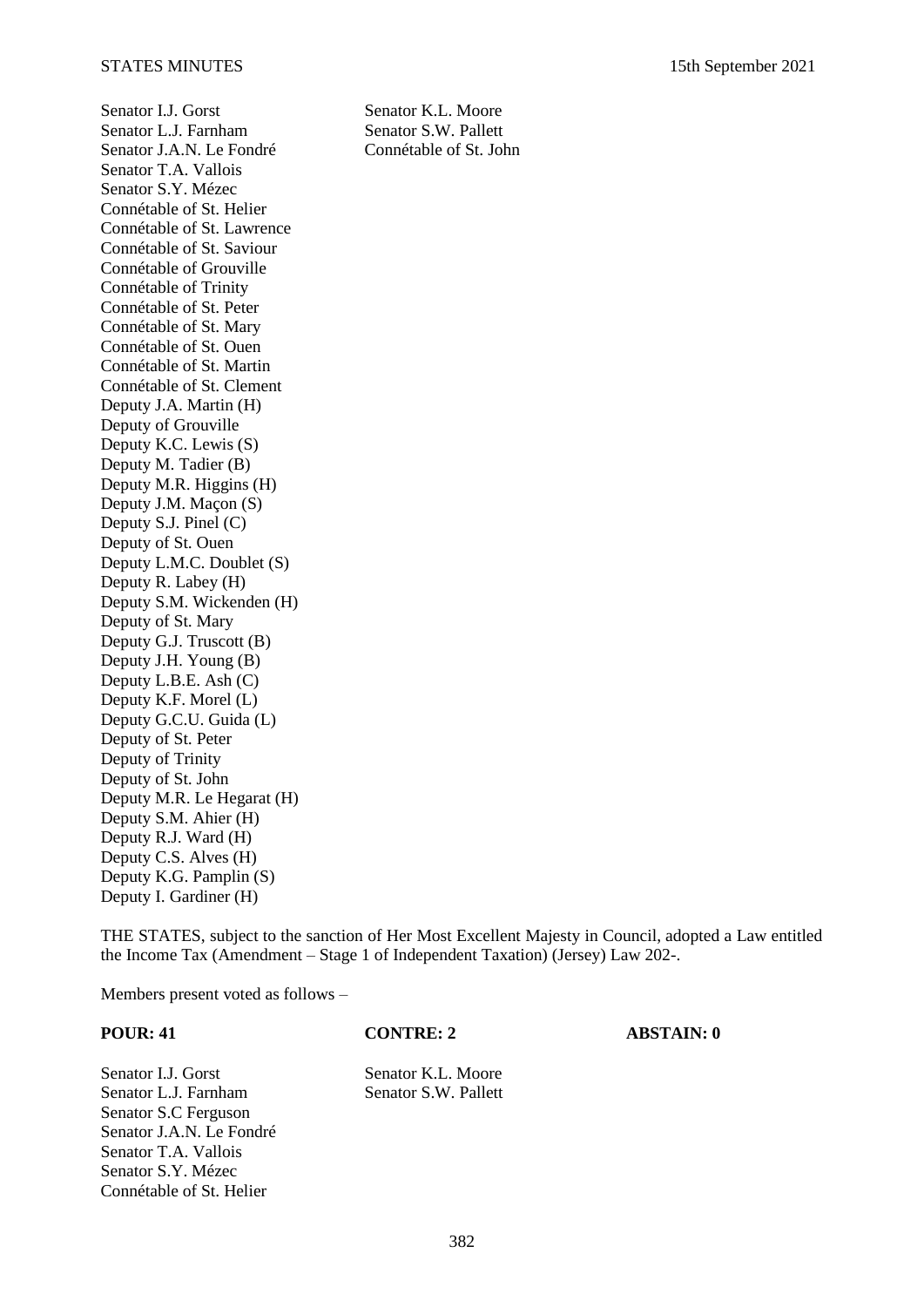Connétable of St. Lawrence Connétable of St. Saviour Connétable of Grouville Connétable of Trinity Connétable of St. Peter Connétable of St. Mary Connétable of St. Ouen Connétable of St. Martin Connétable of St. John Connétable of St. Clement Deputy J.A. Martin (H) Deputy of Grouville Deputy K.C. Lewis (S) Deputy M. Tadier (B) Deputy M.R. Higgins (H) Deputy J.M. Maçon (S) Deputy S.J. Pinel (C) Deputy of St. Ouen Deputy L.M.C. Doublet (S) Deputy R. Labey (H) Deputy of St. Mary Deputy G.J. Truscott (B) Deputy J.H. Young (B) Deputy L.B.E. Ash (C) Deputy G.C.U. Guida (L) Deputy of St. Peter Deputy of Trinity Deputy of St. John Deputy M.R. Le Hegarat (H) Deputy S.M. Ahier (H) Deputy R.J. Ward (H) Deputy C.S. Alves (H) Deputy K.G. Pamplin (S) Deputy I. Gardiner (H)

THE STATES, in accordance with the provisions of Standing Order 80A, made an Act under Article 12 of the Public Finances (Jersey) Law 2019, declaring that the taxation draft entitled the Income Tax (Amendment – Stage 1 of Independent Taxation) (Jersey) Law 202- (lodged 'au Greffe' on 3rd August 2021 by the Minister for Treasury and Resources (P.78/2021), as adopted this day in third reading by the States) had immediate effect as if that draft had been confirmed by Her Majesty in Council and registered in the Royal Court on the date of the making of this Act.

### **Social Security (Amendment of Law - Minimum Earnings Threshold) (Jersey) Regulations 202- P.79/2021**

THE STATES commenced consideration of the Draft Social Security (Amendment of Law - Minimum Earnings Threshold) (Jersey) Regulations 202- and rejected a proposition of Deputy Robert James Ward of St. Helier that, in accordance with Standing Order 83(1)(a), the matter should be referred back to the Minister for Social Security in order that further information relating to the Draft Regulations could be provided to the Assembly.

Members present voted as follows –

**POUR: 21 CONTRE: 21 ABSTAIN: 1**